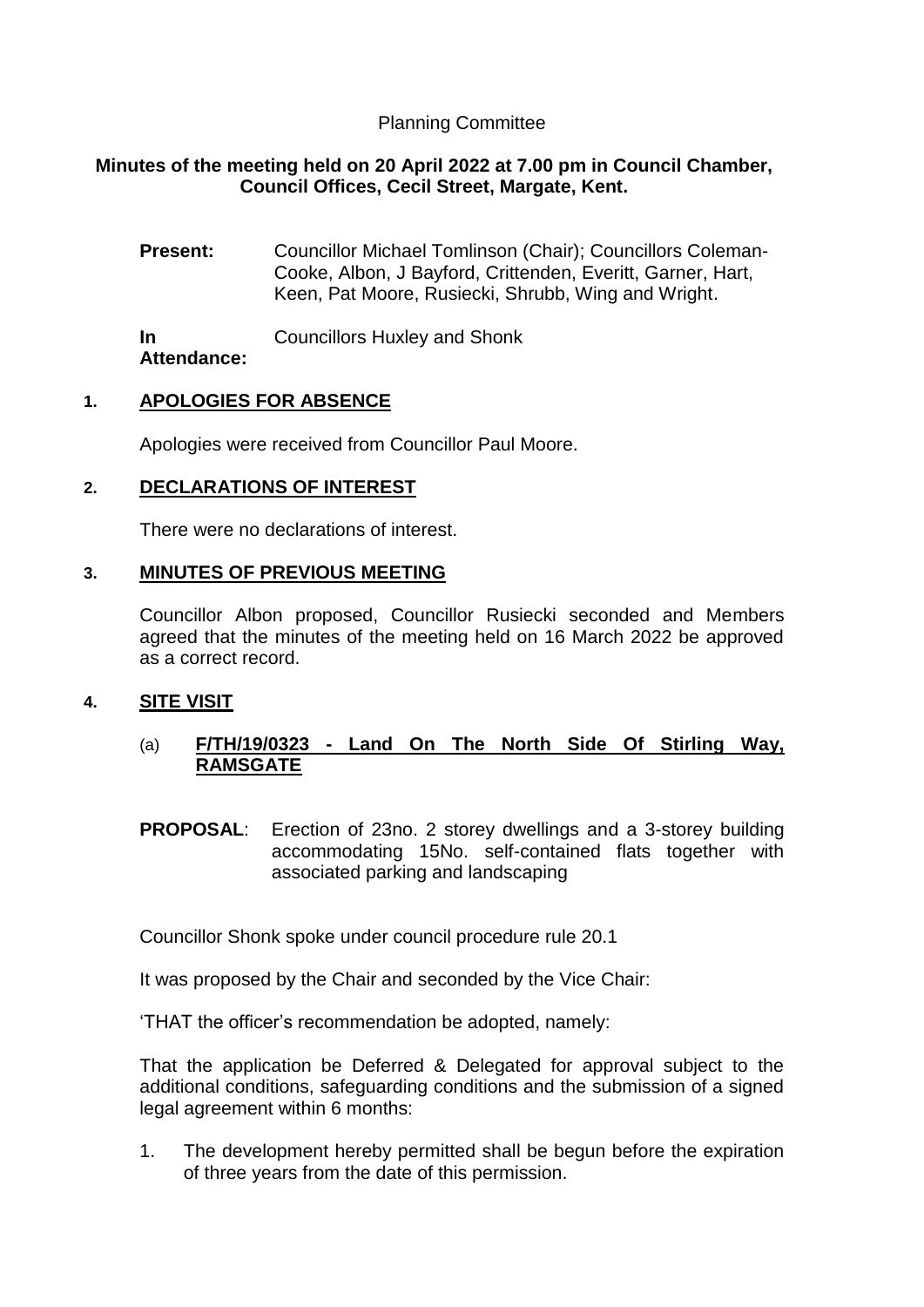## **GROUND:**

In accordance with Section 91 of the Town and Country Planning Act 1990 (as amended by Section 51 of the Planning and Purchase Act 2004).

2. The proposed development shall be carried out in accordance with the submitted application as amended by the revised drawing numbered P01 Rev G, received 30 June 2020; and amended plans numbered P02 Rev C, P03 Rev E, P04 Rev E, P06 Rev H, and P08 Rev C, received 06 December 2019.

# **GROUND:**

To secure the proper development of the area.

3. If, during development, significant contamination is suspected or found to be present at the site, then works shall cease, and this contamination shall be fully assessed and an appropriate remediation scheme agreed with the Local Planning Authority. The approved works shall be implemented within a timetable agreed by the Local Planning Authority and shall be of such a nature as to render harmless the identified contamination given the proposed end use of the site and surrounding environment, including controlled waters. Prior to first occupation/use and following completion of approved measures, a verification report shall be submitted to the Local Planning Authority for approval.

## **GROUND:**

To ensure that the proposed development will not cause harm to human health or pollution of the environment, in accordance with DEFRA and Environment Agency document Model Procedures for the Management of Land Contamination (Contamination Report 11) and National Planning Policy Framework.

4. No infiltration of surface water drainage into the ground is permitted other than with the written consent of the Local Planning Authority. The development shall be carried out in accordance with the approved details, including pollution prevention and maintenance measures.

## **GROUND:**

To ensure that the development does not contribute to, or is not put at unacceptable risk from, or adversely affected by, unacceptable levels of water pollution caused by mobilized contaminants in line with paragraph 170 of the National Planning Policy Framework.

5. No development shall take place until details of the means of foul drainage have been submitted to and agreed in writing by the Local Planning Authority. The development shall be carried out in accordance with such details as are agreed and thereafter maintained.

## **GROUND:**

To protect the district's groundwater, in accordance with Policy SE04 of the Thanet Local Plan, and the advice contained within the National Planning Policy Framework.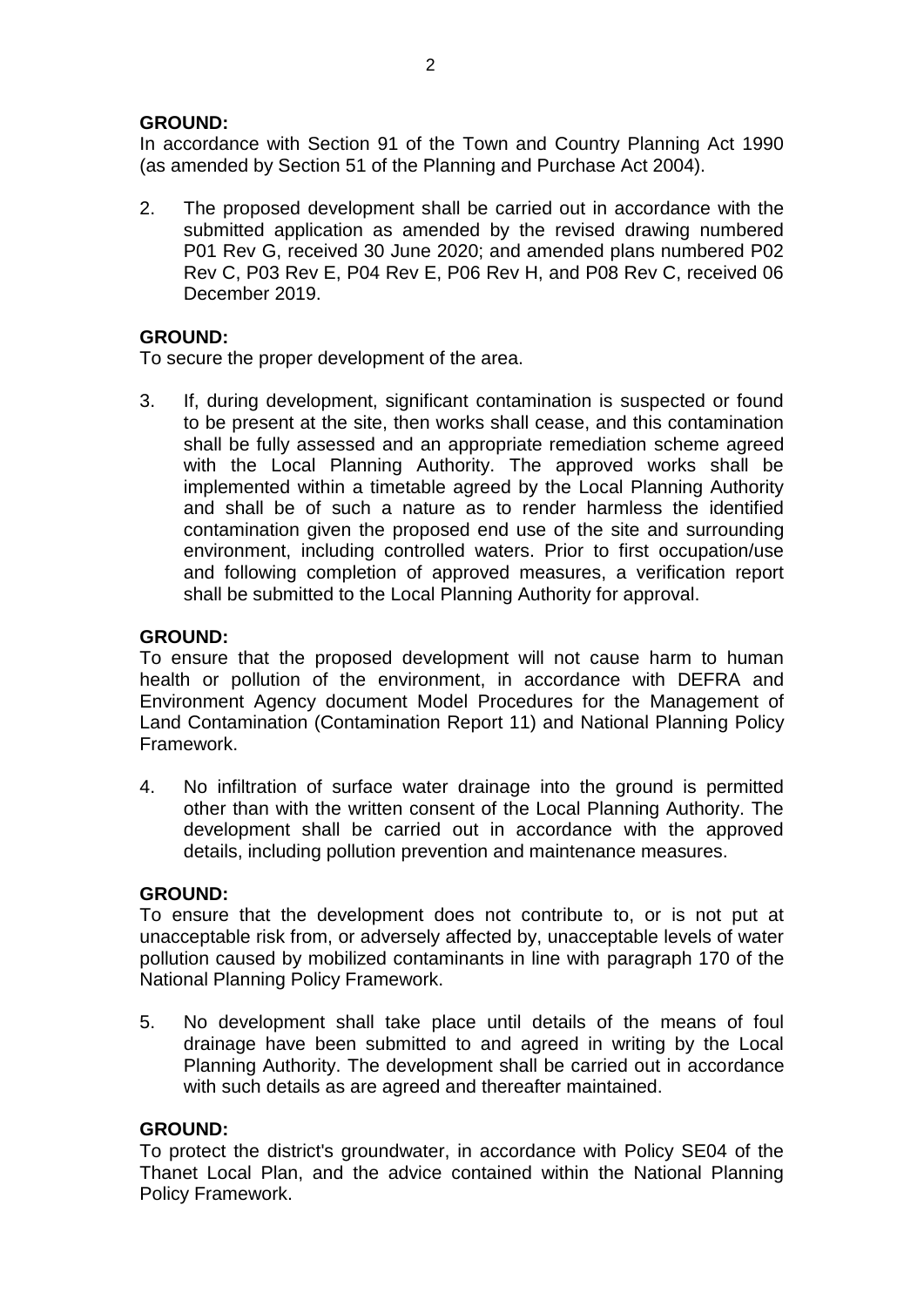6. Development shall not begin in any phase until a detailed sustainable surface water drainage scheme for the site has been submitted to (and approved in writing by) the local planning authority. The detailed drainage scheme shall be based upon the Flood Risk Assessment Report dated Nov 2019 by Herrington Consulting and shall demonstrate that the surface water generated by this development (for all rainfall durations and intensities up to and including the climate change adjusted critical 100 2 year storm) can be accommodated and disposed of within the curtilage of the site without increase to flood risk on or off-site.

The drainage scheme shall also demonstrate (with reference to published guidance):

- that silt and pollutants resulting from the site use can be adequately managed to ensure there is no pollution risk to receiving waters.

- appropriate operational, maintenance and access requirements for each drainage feature or SuDS component are adequately considered, including any proposed arrangements for future adoption by any public body or statutory undertaker.

The drainage scheme shall be implemented in accordance with the approved details.

#### **GROUND:**

To ensure the development is served by satisfactory arrangements for the disposal of surface water and to ensure that the development does not exacerbate the risk of on/off site flooding. These details and accompanying calculations are required prior to the commencement of the development as they form an intrinsic part of the proposal, the approval of which cannot be disaggregated from the carrying out of the rest of the development.

7. No building on any phase (or within an agreed implementation schedule) of the development hereby permitted shall be occupied until a Verification Report, pertaining to the surface water drainage system and prepared by a suitably competent person, has been submitted to and approved by the Local Planning Authority. The Report shall demonstrate the suitable modelled operation of the drainage system where the system constructed is different to that approved. The Report shall contain information and evidence (including photographs) of details and locations of inlets, outlets and control structures; landscape plans; full as built drawings; information pertinent to the installation of those items identified on the critical drainage assets drawing; and, the submission of an operation and maintenance manual for the sustainable drainage scheme as constructed.

#### **GROUND:**

To ensure the development is served by satisfactory arrangements for the disposal of surface water and to ensure that the development does not exacerbate the risk of on/off site flooding, in accordance with Policy CC02 of the Thanet Local Plan and advice contained within the NPPF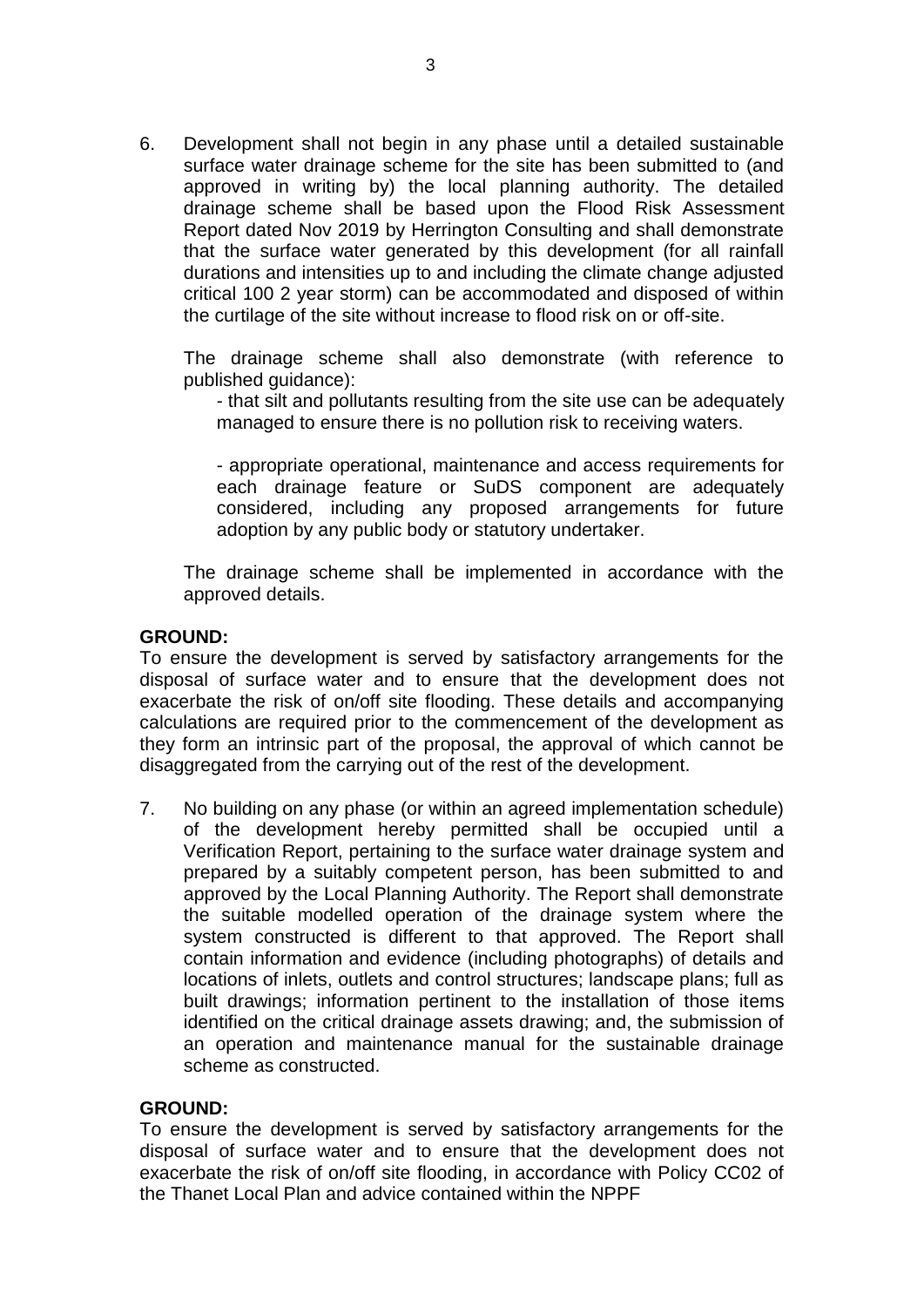8. Where infiltration is to be used to manage the surface water from the development hereby permitted, it will only be allowed within those parts of the site where information is submitted to demonstrate to the Local Planning Authority's satisfaction that there is no resultant unacceptable risk to controlled waters and/or ground stability. The development shall only then be carried out in accordance with the approved details.

## **GROUND:**

To protect vulnerable groundwater resources and ensure compliance with the National Planning Policy Framework.

9. No development shall take place until the applicant, or their agents or successors in title, has secured the implementation of a programme of archaeological work in accordance with a written specification and timetable which has been submitted to and approved by the Local Planning Authority.

## **GROUND:**

To ensure that features of archaeological interest are properly examined and recorded in accordance with Policy HE01 of the Thanet Local Plan and the advice contained within the National Planning Policy Framework.

10. Prior to the commencement of development hereby permitted (including site clearance), the ecological mitigation measures as detailed within the Ecological Enhancement Strategy Report (Corylus Ecology September 2019) shall be implemented and retained thereafter.

### **GROUND:**

In order to safeguard biodiversity, in accordance with Policy SP30 of the Thanet Local Plan and advice as contained within the NPPF.

11. Prior to the commencement of the development hereby permitted, a Construction Environmental Management Plan (CEMP) shall be submitted to and approved in writing by the Local Planning Authority. The Construction Environmental Management Plan shall include the noise mitigation measures as set out in S4.3 of the Construction Noise Impact Assessment, along with details of:

- Routing of construction and delivery vehicles to / from site

- Parking and turning areas for construction and delivery vehicles and site personnel

- Timing of deliveries
- Provision of wheel washing facilities
- Temporary traffic management / signage
- Access arrangements
- hours of construction working; measures to control noise affecting nearby residents;
- Wheel cleaning/chassis cleaning facilities;
- dust control measures;
- lighting control measures;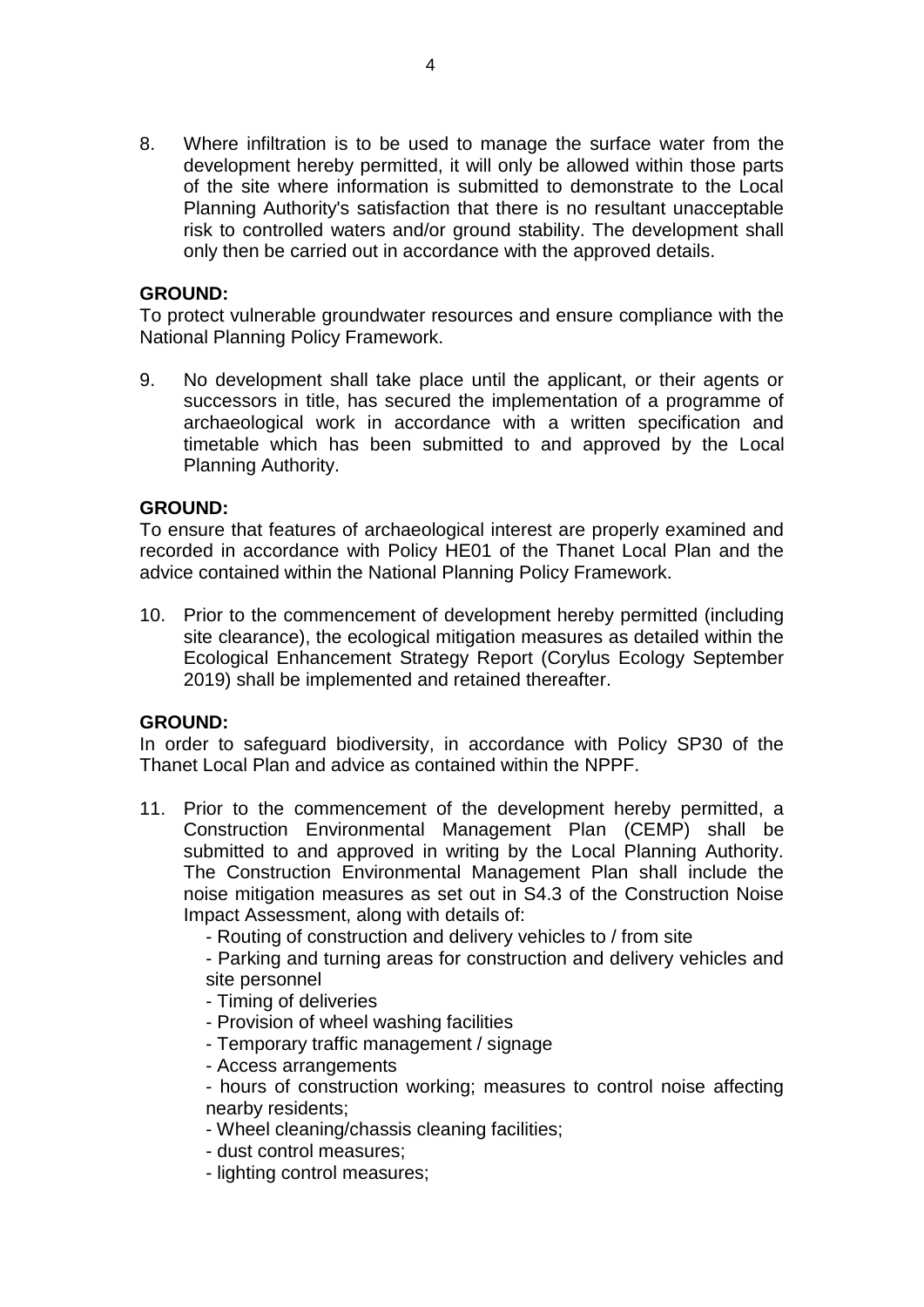- Pollution incident control and site contact details in case of complaints.

- The location of the construction compound.

The construction works shall thereafter be carried out at all times in accordance with the approved Construction Environmental Management Plan, unless any variations are otherwise first submitted to and approved in writing by the Local Planning Authority.

### **GROUND:**

In the interests of highway safety, neighbouring amenity, and to limit the impact upon the wellbeing of students at Laleham Gap School, in accordance with Policy QD03 of the Thanet Local Plan, and paragraph 130 of the NPPF.

12. Prior to the commencement of the development hereby approved, a scheme to demonstrate that the internal noise levels within the residential units and the external noise levels in back gardens and other relevant amenity areas will conform to the standard identified by BS 8233 2014 Sound Insulation and Noise Reduction for Buildings - Code of Practice, shall be submitted to and approved in writing by the Local Planning Authority. The work specified in the approved scheme shall then be carried out in accordance with the approved details prior to occupation of the premises and be retained thereafter.

### **GROUND:**

In the interests of amenity for future occupiers in accordance with Policy QD03 of the Thanet Local Plan and the advice contained within the NPPF

13. Construction works within the site shall only be carried out between the hours of 07:00 and 12:50, and 13:40 and 18:00 Monday to Friday; between the hours of 08:00 and 13:00 on Saturdays; and at no time on Sundays.

### **GROUND:**

In the interests of neighbouring amenity and to limit the impact upon the wellbeing of students at Laleham Gap School, in accordance with Policy QD03 of the Thanet Local Plan, and paragraph 130 of the NPPF.

14. The development hereby permitted shall incorporate measures to prevent the discharge of surface water onto the highway.

### **GROUND:**

In the interests of highway safety, in accordance with the advice contained within the NPPF.

15. Prior to the first use of the site the vehicle loading/unloading and turning facilities shown on the submitted plan numbers P01 Rev G shall be provided and permanently retained.

#### **GROUND:**

In the interests of highway safety, in accordance with Policy TP08 of the Thanet Local Plan.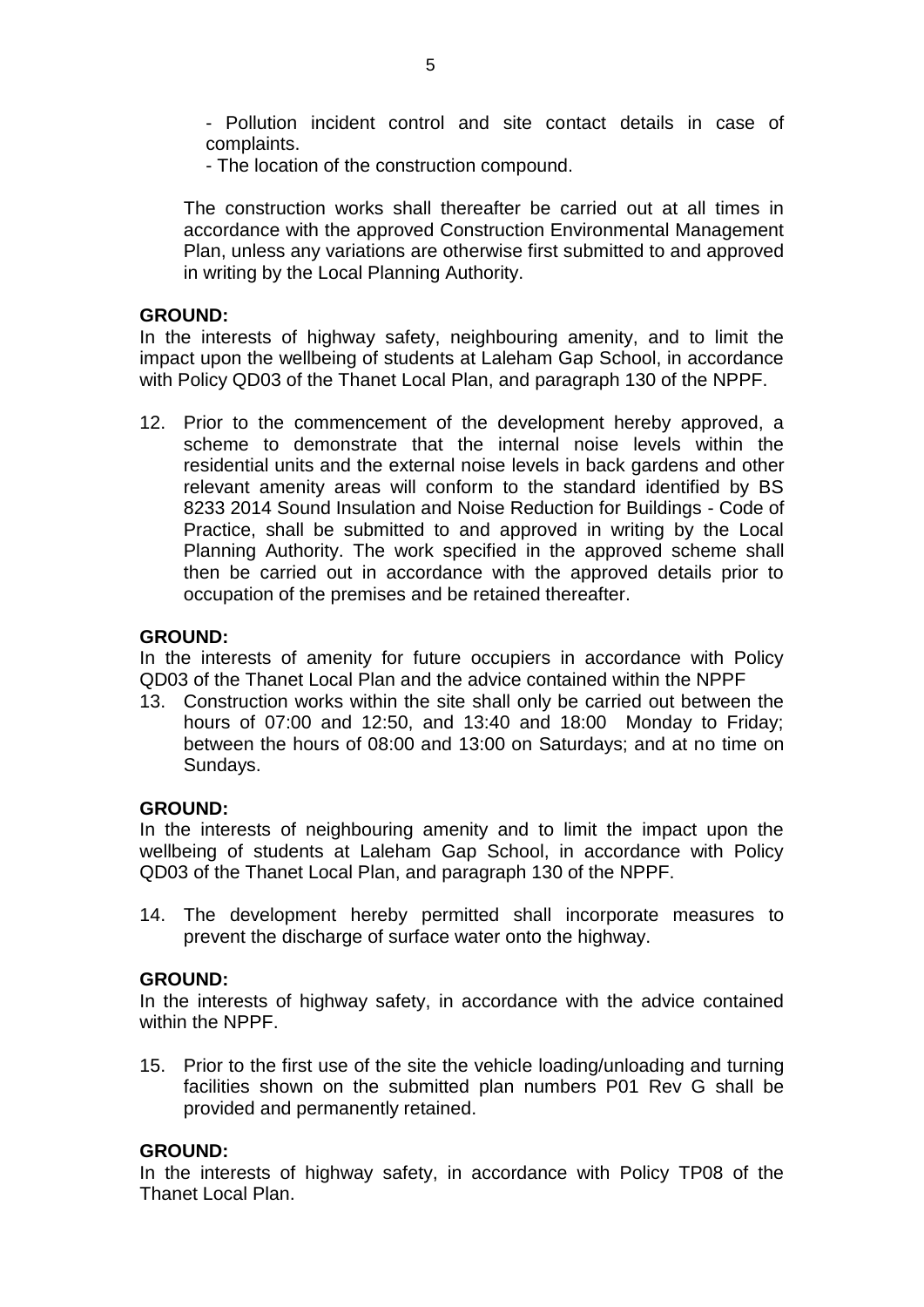16. The area shown on the approved plan numbered P01 Rev G for vehicle parking and manoeuvring areas, shall be kept available for such use at all times and such land and access thereto shall be provided prior to the first occupation of the dwelling hereby permitted.

### **GROUND:**

To provide satisfactory off street parking for vehicles in accordance with Policy TP06 of the Thanet Local Plan and the advice contained within the NPPF.

17. Prior to the first occupation of the development, the secure cycle parking facilities, as shown on approved drawing no. P01 Rev G shall be provided and thereafter maintained.

## **GROUND:**

To promote cycling as an alternative form of transport, in accordance with Policy TP03 and SP43 of the Thanet Local Plan.

18. The development hereby approved shall incorporate a bound surface material for the first 5 metres of the access from the edge of the highway.

## **GROUND:**

In the interests of highway safety, in accordance with the advice contained within the NPPF.

19 Prior to the commencement of the development hereby permitted, details of the electric vehicle charging points to be provided within the development, including their location and design, shall be submitted to and approved in writing by the Local Planning Authority. The electric vehicle charging points shall be in the form of one active charging point per allocated parking space, and one active charging point per ten unallocated parking spaces. The electric vehicle charging points shall be provided prior to the first occupation of the development and thereafter maintained.

### **GROUND:**

To protect air quality, in accordance with Policy SP14 of the Thanet Local Plan and the advice as contained within the NPPF.

20. Prior to the first occupation of the development hereby approved, pedestrian visibility splays of 2 metres by 2 metres behind the footway on both sides of each private access, with no obstructions over 0.6 metres above footway level shall be provided and thereafter maintained.

### **GROUND:**

In the interest of highway safety in accordance with the advice contained within the NPPF.

21. Prior to the first occupation of the development hereby approved, visibility splays of 25 metres x 2 metres x 25 metres at the vehicular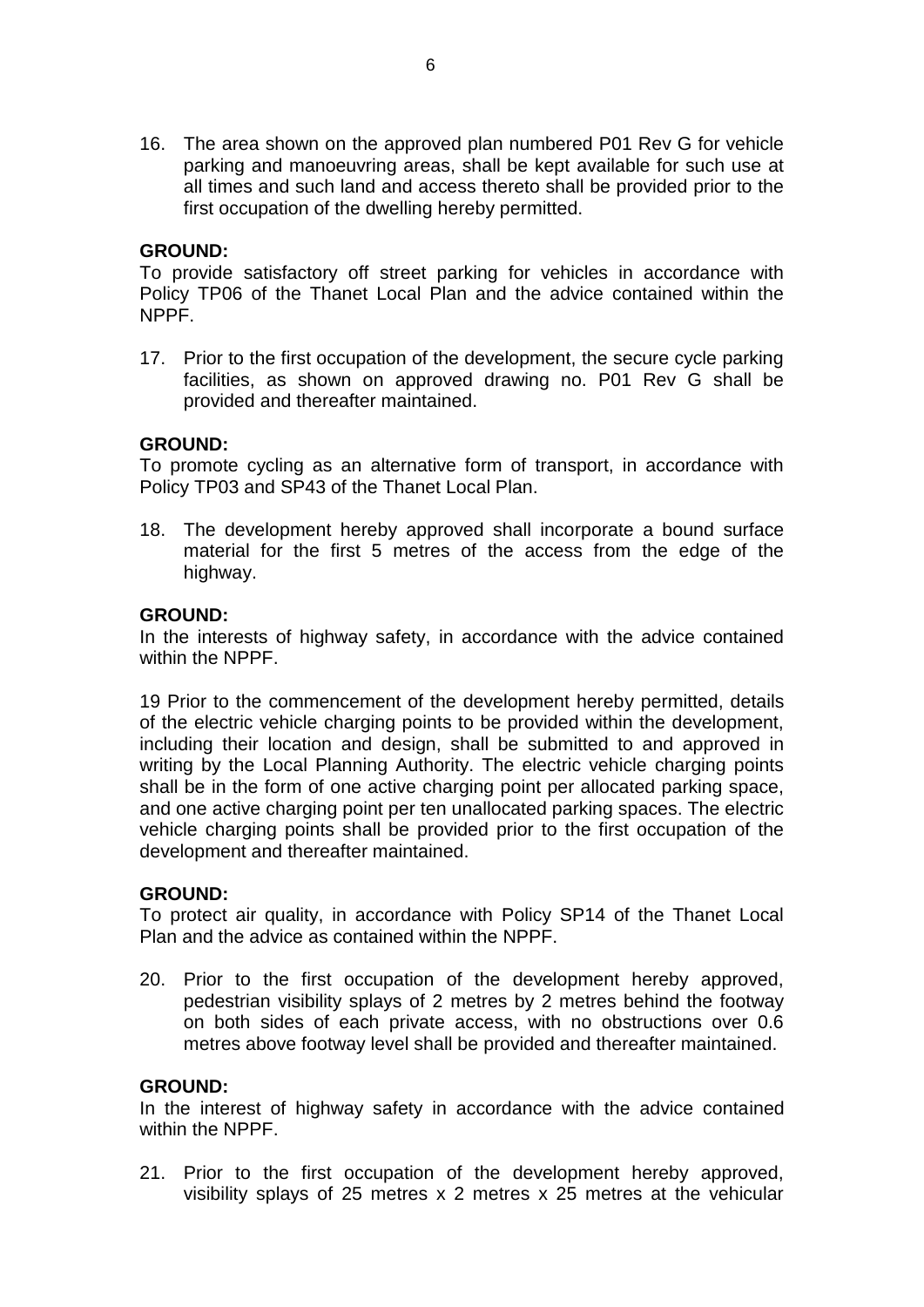accesses to plots 1-5 and 6-10, with no obstructions over 1 metre above carriageway level within the splays, shall be provided and thereafter maintained.

## **GROUND:**

In the interest of highway safety in accordance with the advice contained within the NPPF.

22. Prior to the first occupation of the development hereby approved, cyclist visibility splays of 2 metres x 5 metres behind the cycleway on both sides of the vehicular access to plots 11-15, with no obstructions over 0.6 metre above cycleway level within the splays, shall be provided and thereafter maintained.

## **GROUND:**

In the interest of highway safety in accordance with the advice contained within the NPPF.

- 23. Prior to the first occupation of the dwelling the following works between the dwelling and the adopted highway shall be complete
	- (a) Footways and/or footpaths, with the exception of the wearing course;

(b) Carriageways, with the exception of the wearing course but including a turning facility, highway drainage, visibility splays, street lighting, street nameplates and highway structures (if any).

### **GROUND:**

In the interests of highway safety, and the living conditions of future occupants, in accordance with Policy QD03 of the Thanet Local Plan, and advice as contained within the NPPF.

24. The development hereby permitted shall be constructed in order to meet the required technical standard for water efficiency of 110litres/person/day, thereby Part G2 Part 36 (2b) of Schedule 1 Regulation 36 to the Building Regulations 2010, as amended, applies.

### **GROUND:**

Thanet is within a water stress area as identified by the Environment Agency, and therefore new developments will be expected to meet the water efficiency optional requirement of 110litre /person/day, in accordance with Policy QD04 of the Thanet Local Plan.

25. The development hereby permitted shall be constructed to a high standard of energy efficiency to the equivalent of Level 4 of the Code for Sustainable Homes, unless otherwise agreed in writing by the Local Planning Authority.

### **GROUND:**

All new buildings and conversions of existing buildings must be designed to reduce emissions of greenhouse gases and have resilience to function in a changing climate, in accordance with Policy QD01 of the Thanet Local Plan.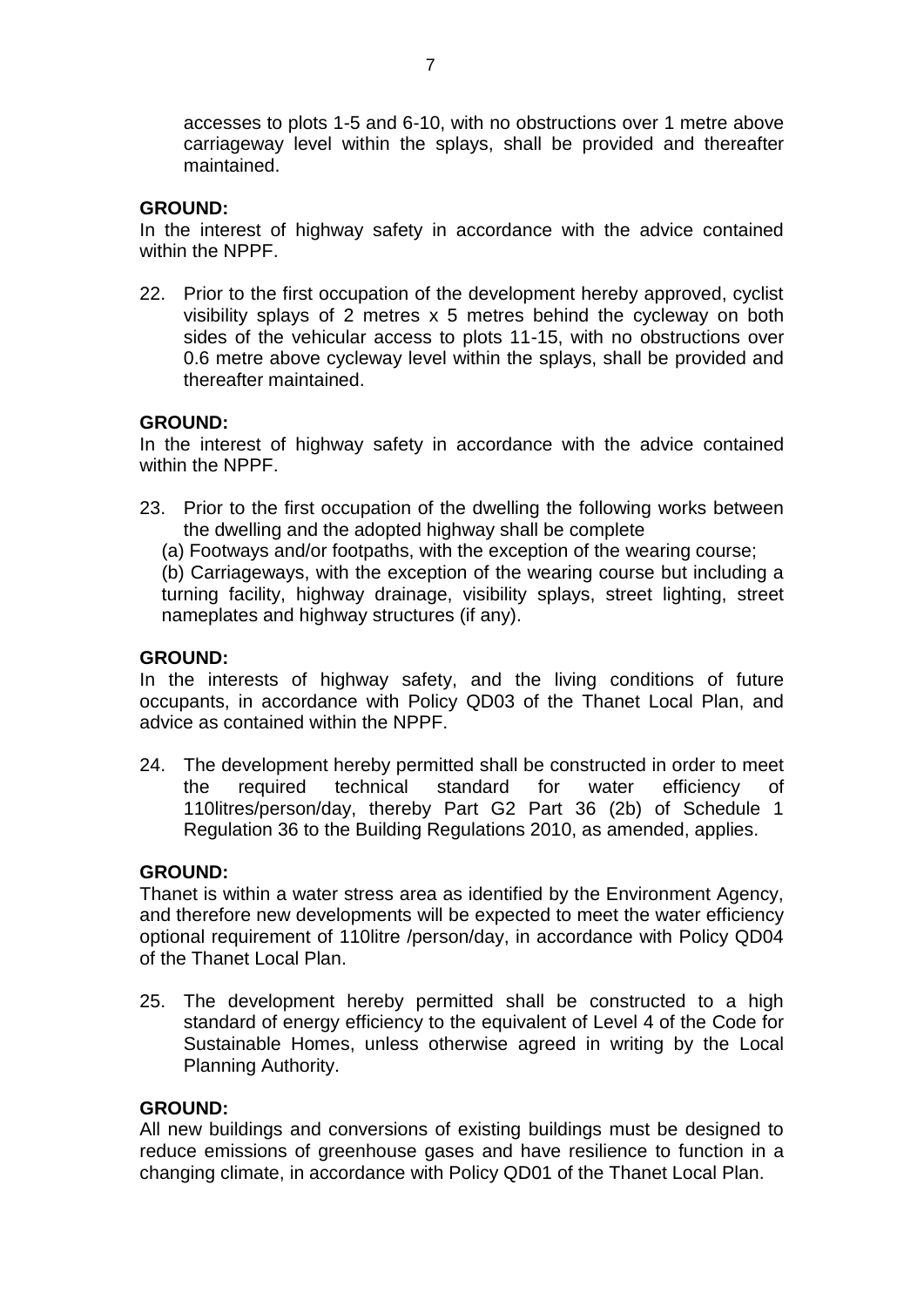26. Prior to the first occupation of the development hereby approved, full details of both hard and soft landscape works, to include:

- species, size and location of new trees, shrubs, hedges and grassed areas to be planted. This shall include new hedge planting around parking court areas and along the southern boundary of the site (where possible), and the planting of trees, including to the rear of plots 4 and 5; - the treatment proposed for all hard surfaced areas beyond the limits of the highway, which shall include paving for all parking spaces;

- walls, fences, bin stores, bike stores, and other means of enclosure proposed shall be submitted to, and approved in writing by, the Local Planning Authority.

## **GROUND:**

In the interests of the visual amenities of the area and to adequately integrate the development into the environment in accordance with Policies QD02 and GI04 of the Thanet Local Plan

27. All hard and soft landscape works shall be carried out in accordance with the approved details. The works shall be carried out prior to the first occupation; of any part of the development, or in accordance with a programme of works to be agreed in writing with the Local Planning Authority. Any trees or plants which within a period of 5 years from the completion of the development die, are removed or become seriously damaged or diseased, shall be replaced in the next planting season with others of a similar size and species.

## **GROUND:**

In the interests of the visual amenities of the area and to adequately integrate the development into the environment in accordance with Policies QD02 and GI04 of the Thanet Local Plan.

28. A landscape management plan (including long term design objectives), management responsibilities and maintenance schedules for all landscape areas, other than small, privately owned, domestic gardens, shall be submitted to and approved in writing by the Local Planning Authority prior to the occupation of the development or any phase of the development, whichever is the sooner, for its approved use. The amenity areas shall be managed in accordance with the approved landscape management plan in perpetuity.

### **GROUND:**

In the interests of the visual amenities of the area and to adequately integrate the development into the environment in accordance with Policies QD02 and GI04 of the Thanet Local Plan

29. The refuse storage facilities and clothes drying facilities as specified upon the approved drawing numbered P01 Rev G and received on 26th March 2020 shall be provided prior to the first occupation of the development hereby approved and shall be kept available for that use at all times.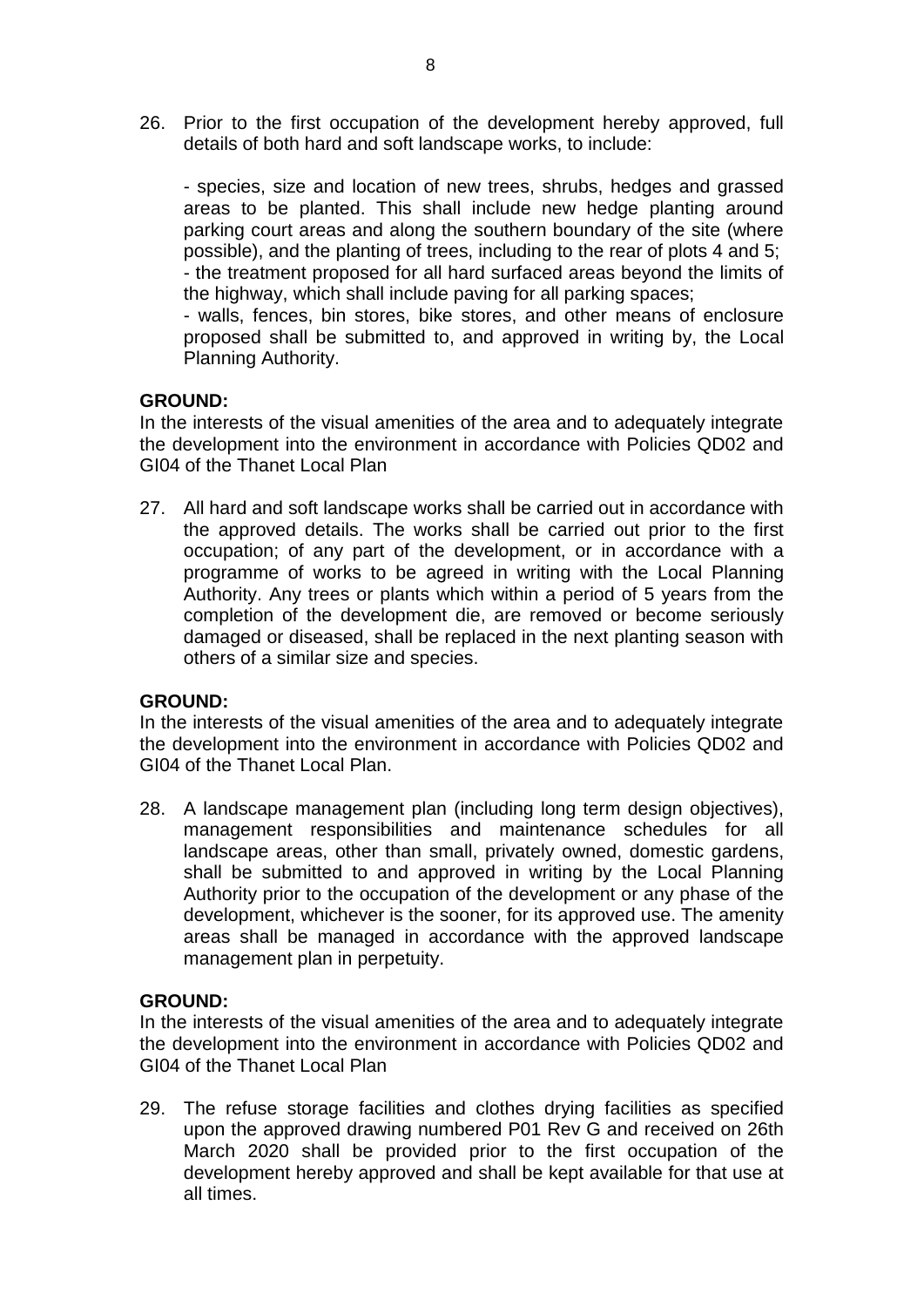## **GROUND:**

To safeguard the residential amenities currently enjoyed by the occupiers of nearby residential properties in accordance with Policy QD03 of the Thanet Local Plan.

30. Prior the construction of the external surfaces of the development hereby approved samples of the materials to be used shall be submitted to, and approved in writing by, the Local Planning Authority. Development shall be carried out in accordance with the approved samples unless otherwise agreed in writing by the Local Planning Authority.

## **GROUND:**

In the interests of visual amenity in accordance with Policy QD02 of the Thanet Local Plan

31. No further extensions, roof alterations or outbuildings, whether approved by Classes A, B, C, or E of the Town and Country Planning (General Permitted Development) (England) Order 2015 (or any Order revoking and re-enacting that Order), shall be carried out without the prior permission in writing of the Local Planning Authority.

## **GROUND:**

To ensure a satisfactory external treatment and in the interests of the visual amenities of the locality in accordance with Policy QD02 of the Thanet Local Plan.

32. The first floor window to be provided in the northern side elevation of the unit within plot 5, shown on plan numbered Po1 Rev G, shall be nonopening below 1.73m above the finished internal floor level, and provided and maintained with obscured glass to a minimum level of obscurity to conform to Pilkington Glass level 4 or equivalent. The obscure glazing shall be permanently retained thereafter.

### **GROUND:**

To safeguard the residential amenities currently enjoyed by the occupiers of nearby residential properties in accordance with Policy QD03 of the Thanet Local Plan.

33. No development shall take place until details of fixed telecommunication infrastructure and High Speed Fibre Optic (minimal internal speed of 1000mb) connections to multi point destinations to be installed for all dwellings. The infrastructure shall be installed in accordance with the approved details during the construction of the development, capable of connection to commercial broadband providers and maintained in accordance with approved details.

### **GROUND:**

To provide high quality digital infrastructure in new developments in accordance with Policies SP14 and SP41 of the Thanet Local Plan and paragraph 112 of National Planning Policy Framework.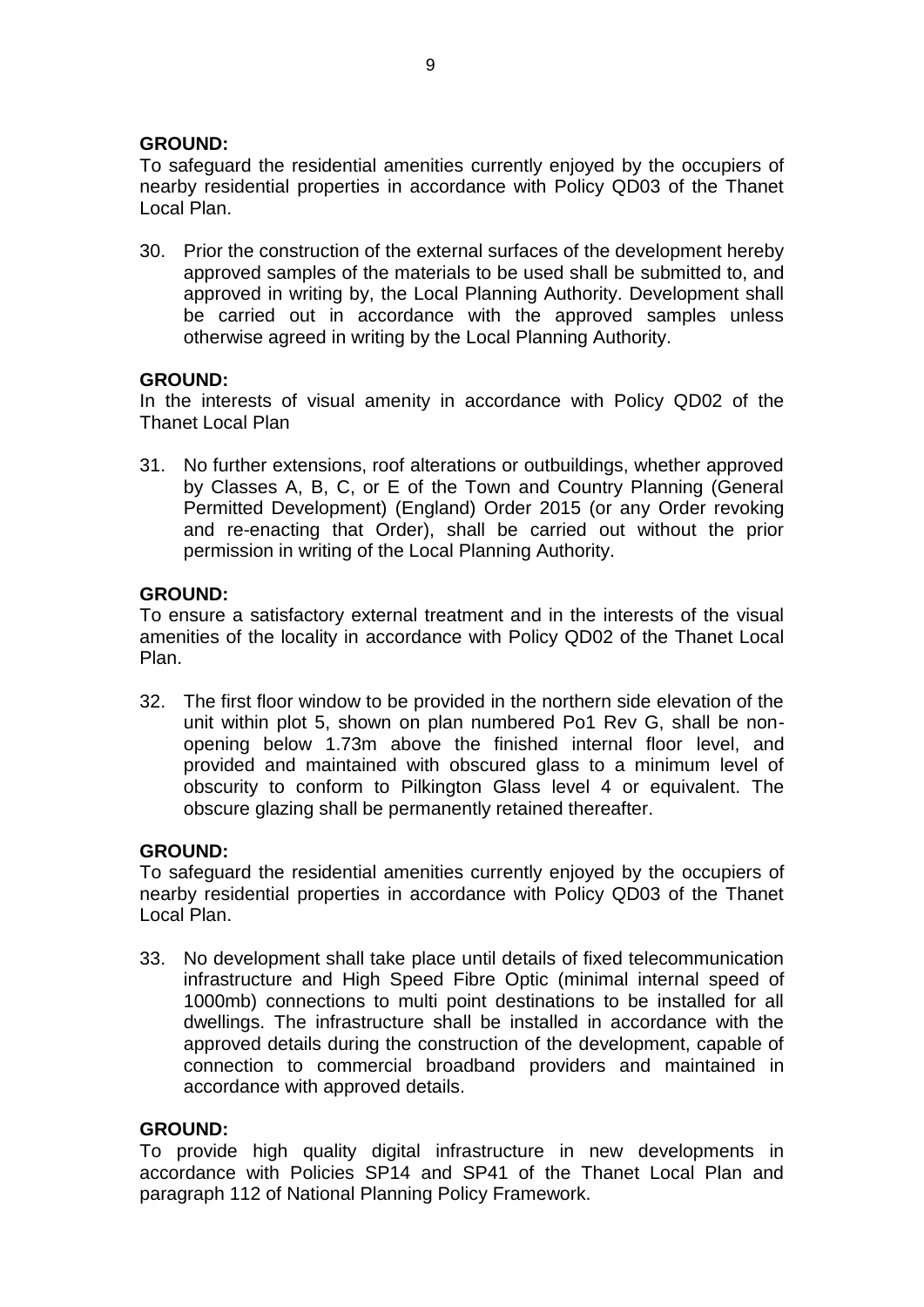34. Prior to the commencement of development hereby permitted, an acoustic fence shall be erected along the northern boundary of the site, in the location shown on submitted plan numbered P11, to a minimum height of 2m above ground level. The acoustic fence shall remain in situ during the construction period, and be permanently maintained thereafter following the completion of the construction works.

## **GROUND:**

To limit the impact upon the wellbeing of students at Laleham Gap School, in accordance with Policy QD03 of the Thanet Local Plan, and paragraph 130 of the NPPF.

35. Any piling to be carried out on site shall use a screw pile system.

## **GROUND:**

To limit the impact upon the wellbeing of students at Laleham Gap School, in accordance with Policy QD03 of the Thanet Local Plan, and paragraph 130 of the NPPF.

Upon being put to the vote, the motion was declared CARRIED.

In accordance with council procedure rule 17.5, it was noted that Councillors Everitt, Garner, Wright, Wing and Rusiecki voted against the motion.

# **5. SCHEDULE OF PLANNING APPLICATIONS**

## (a) **A01 F/TH/21/1470 - 6 Cliff Street, RAMSGATE**

**PROPOSAL**: Change of use of single dwelling to HMO (sui generis)

Mr Jermy raised points of concern.

It was proposed by the Chair and seconded by the Vice Chair:

'THAT the officer's recommendation be adopted, namely:

That the application be APPROVED subject to the following conditions:

1. The development hereby permitted shall be begun before the expiration of three years from the date of this permission.

**GROUND:** In accordance with Section 91 of the Town and Country Planning Act 1990 (as amended by Section 51 of the Planning and Purchase Act 2004).

2. The development hereby approved shall be carried out in accordance with the submitted drawings numbered 13b, 14b and 15b received 28 January 2022.

**GROUND;** To secure the proper development of the area.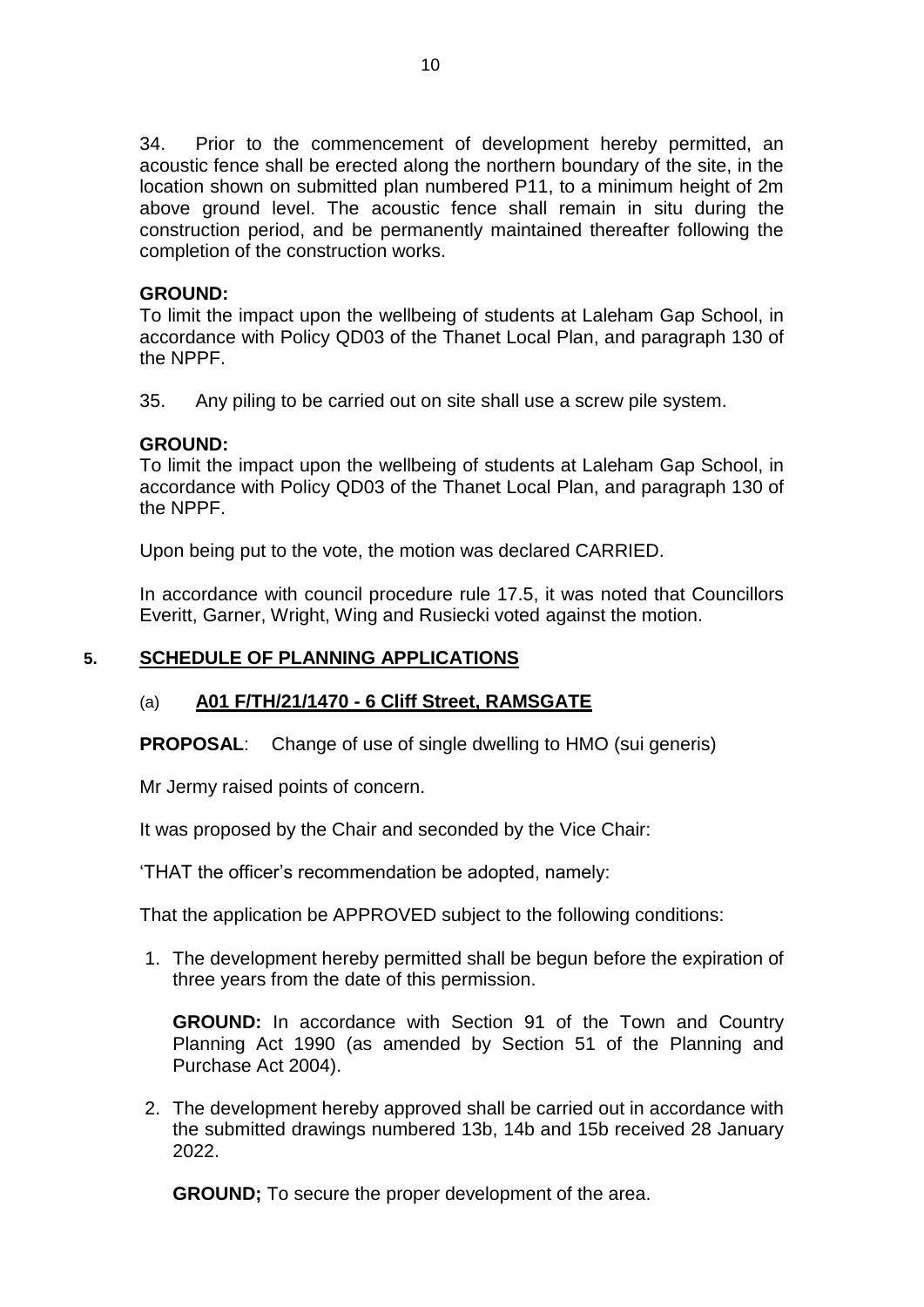3. No more than seven persons shall occupy the property as principal or main residence at any one time.

**GROUND:** In the interests of neighbouring amenity, in accordance with Policy QD02 and HO19 of the Thanet Local Plan.

Upon being put to the vote, the motion was declared CARRIED.

# (b) **A02 FH/TH/21/1895 - 16 Poldark Court, Victoria Parade, RAMSGATE**

**PROPOSAL:** Retrospective application for the replacement of door to Juliet balcony to front elevation.

Councillor Huxley spoke as Ward Councillor.

It was proposed by the Chair and seconded by the Vice Chair:

'THAT the officer's recommendation be adopted, namely:

That the application be APPROVED.

Upon being put to the vote, the motion was declared CARRIED.

## (c) **D03 F/TH/22/0204 - 25A Holly Road, RAMSGATE**

## **PROPOSAL**: Retrospective application for the change of use from office to 1No two storey 1-bed dwelling

Ms Seers spoke in favour of the application.

It was proposed by the Chair and seconded by the Vice Chair:

'THAT the officer's recommendation be adopted, namely:

That the application be DEFERRED and DELEGATED for approval subject to submission of a satisfactory legal agreement to secure the SAMMs contribution within 6 months of this resolution, and subject to the following conditions:

1 The development hereby approved shall be carried out in accordance with the submitted drawings numbered PL06, PL07, PL08 and PL09 and received 11<sup>th</sup> February 2022.

### **GROUND;**

To secure the proper development of the area.

2 Within three months of the date of this decision the first floor window in the western side elevation serving the bedroom shall be fitted with an opening restrictor